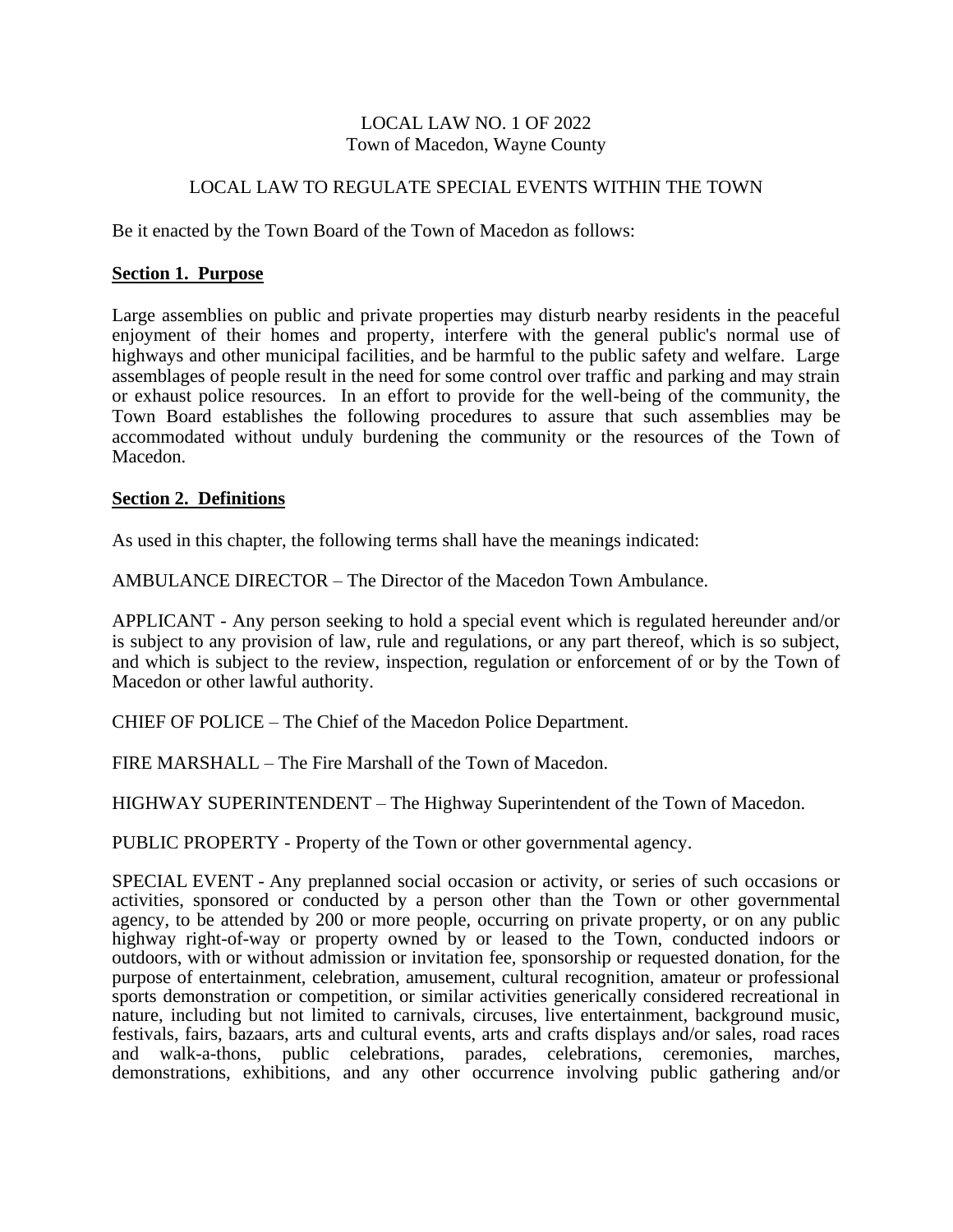attendance which is not otherwise considered a matter of right under prevailing law such as to be exempt from governmental regulation, and including accessory activities conducted by vendors.

SPECIAL EVENT PERMIT - A permit for a special event granted by the Town in accordance with this local law.

TOWN – The Town of Macedon, New York.

TOWN BOARD – The Town Board of the Town of Macedon, New York.

TOWN CODE ENFORCEMENT OFFICER – The Town Code Enforcement Officer of the Town of Macedon.

# **Section 3. Permit Required**

A. Unless other exempt by law, no special event shall take place unless and until an application for a special event permit has been submitted to the Town Code Enforcement Officer and such permit has been issued by the Town Board.

B. Exemptions.

(1) Events or activities which are held on property owned by or leased to the Town, volunteer fire department which contracts with the Town to provide fire protection services to a Town fire protection district, or other governmental agency and which are sponsored or conducted wholly by the Town, volunteer fire department which contracts with the Town to provide fire protection services to a Town fire protection district, or other governmental agency.

(2) Events or activities which are held on public property, excluding highway rights-ofway, not owned by or leased to the Town.

(3) Events or activities for which a special use permit was issued by the Town Board.

## **Section 5. Application**

A. Except in the case of a spontaneous or similar event or exercise of free speech such as those in response to a contemporaneous occurrence, an application for a special event permit shall be filed with the office of the Town Code Enforcement Officer not less than 30 days before the date of the proposed special event and in any case not later than the time required for the Town to review same and to determine that all arrangements are satisfactory and sufficient to protect the health, safety, property and general welfare of the citizens of the Town or the safety of participants and/or attendees of a special event. The Town Code Enforcement Officer may waive such requirement and accept the filing of an application after the deadline for same if the Town Code Enforcement Officer determines that such late filing shall not have impaired the Town's ability to adequately review such application and all arrangements necessary to hold the special event as intended so as to safeguard the protection of the health, safety, property and general welfare of the citizens of the Town or the safety of participants and/or attendees of a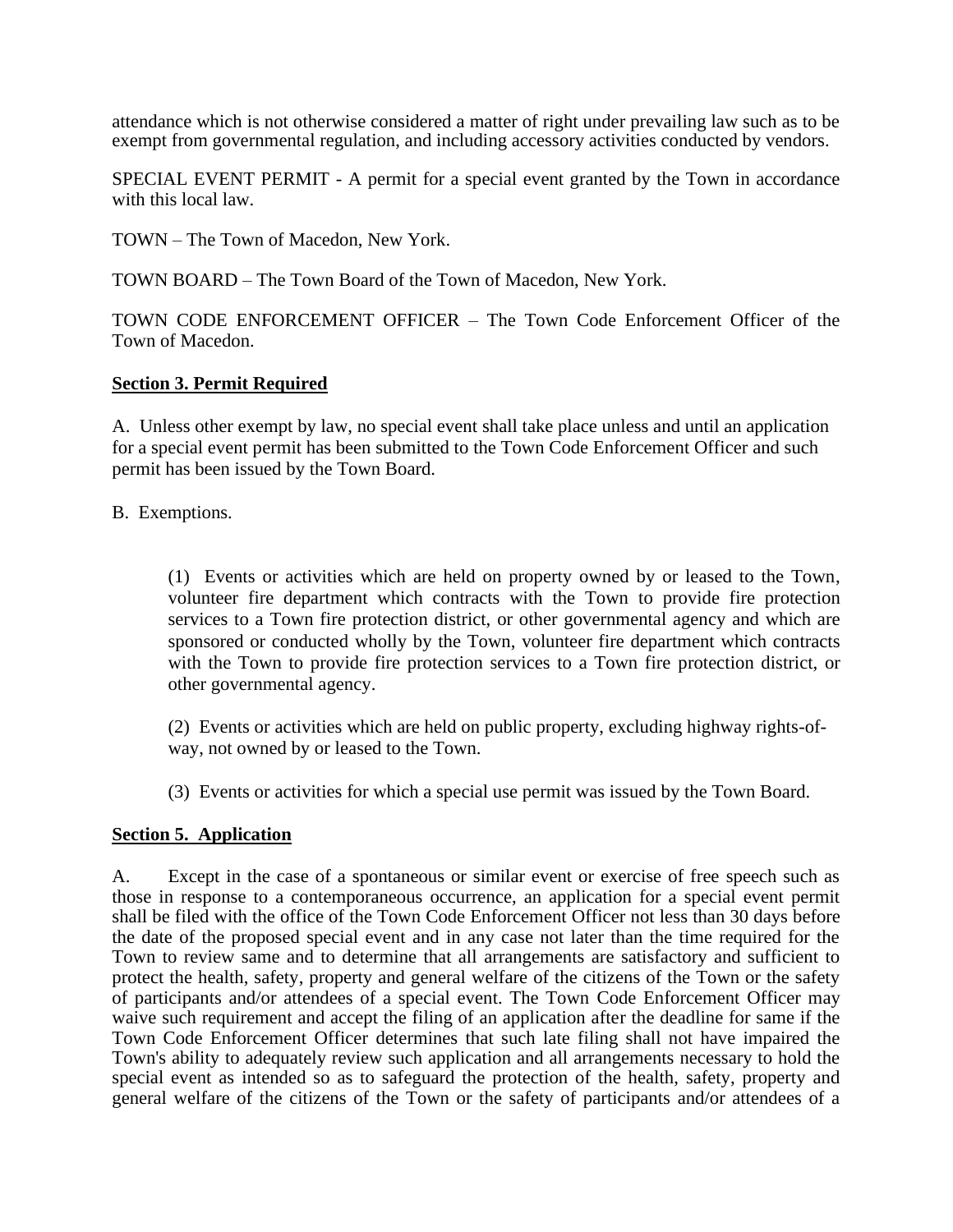special event; however, the Town Code Enforcement Officer shall have the right to deny any such permit and prohibit such special event due to the late filing of an application or other material failure to comply with Town requirements as defined hereunder, including if such late filing shall have precluded or significantly impaired the Town's ability and opportunity to evaluate such application as provided under this local law.

B. Information and material to be submitted with a completed application for a special event permit. An application for a special event permit shall be on the form provided by the Town Code Enforcement Officer. Such application shall include the following written material, all or part of which may be waived by the Town Code Enforcement Officer upon a determination that such material is inapplicable or unnecessary for the purposes of this local law:

(1) The name and address of the applicant; if the applicant is a corporation, the name of the corporation and the names and addresses of directors and officers of the corporation; if the applicant does not reside in Wayne County, the name, address and phone number of any agent, who shall be a natural person and shall reside or have a place of business in Wayne County and who shall be authorized to and shall agree by verified statement to accept notices or summonses issued with respect to violations of any laws, ordinances, codes, rules or regulations resulting from a special event.

(2) The name and address of the record owner of the property on which the special event will be held and the nature and interest of the applicant in the property.

(3) A detailed description of the nature of the special event, including the dates, hours, admission and other pertinent details, including but not limited to setup and shutdown times; expected maximum number of persons intended to use such property at one time and collectively, including organizers, employees, vendors, exhibitors and spectators; the expected number of automobiles and other vehicles intended to use the property at one time and collectively; the purpose of the event, describing in detail the nature of the activities to be carried on and the admission fee to be charged, if any, and the name of groups, organizations, charities or individuals who shall benefit from the proceeds of such special event.

(4) A plan and drawing showing the size of the property; the streets or highways abutting said property, the size and location of any existing or proposed buildings or structures or of any signs to be erected for the special event; the location of the stage or tents, if any, proposed to be erected; the designated areas of use for spectators, exhibitors, vendors, employees, and organizers; the location of all exits; the location of all fire extinguishers and other fire safety equipment; and the location of all temporary utilities to be installed for the special event.

(5) A plan and drawing showing the layout of any parking area for automobiles and other vehicles and the means of ingress and egress for such parking area.

(6) The name, address and telephone number of the person or vendor who will be engaged in the preparation and sale of food or beverages.

(7) A plan for the use of live music, loudspeakers, horns, or other sounds which will be used, if any, and the type and location of speakers and other audio equipment.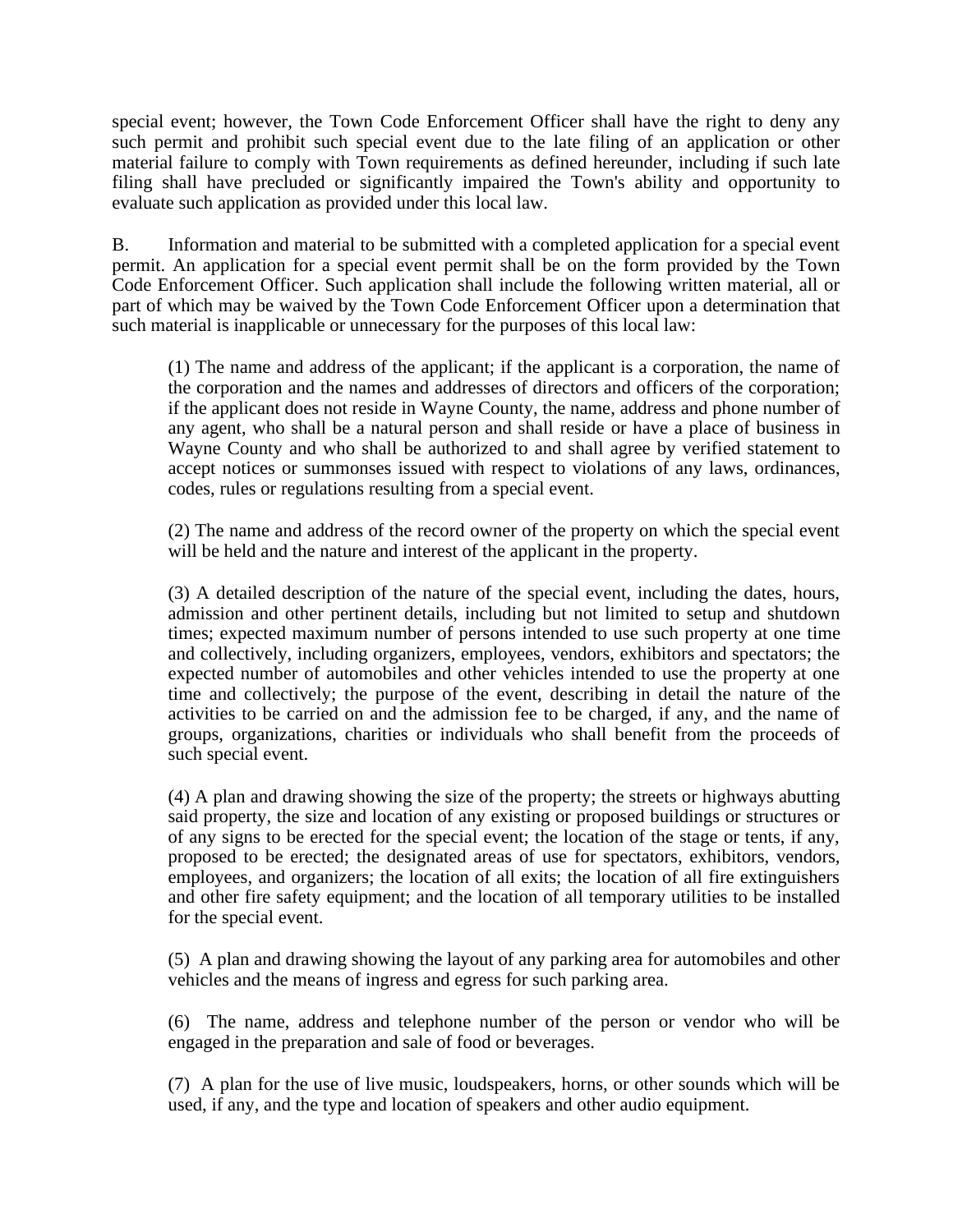(8) The name and address of the security company, if any, which will work on the premises, and a description of the duties to be performed, subject to the approval of the Chief of Police.

(9) A description of the communications plan to be utilized by the event organizer to facilitate command and control of all routine and emergency activities related to the event, subject to approval by the Chief of Police and Fire Marshal.

(10) A description of tents or other temporary structures, camping or housing facilities to be available, if any, and a plan showing the intended number and location of them, compliance with the applicable requirements of the New York State Uniform Fire Prevention and Building Codes.

(11) A detailed description of the proposed means for furnishing water for drinking and other purposes as well as all proposed means of food services and the furnishing of medical services and supplies, including the names and addresses of any and all contractors to furnish such services and all pertinent information as to the location of pharmaceutical and emergency medical services.

(12) A detailed description of the proposed methods for handling and disposing of all trash, rubbish and garbage.

(13) A detailed description of the proposed means of disposal of all sewage, including the location and description of the facilities proposed, including lavatory facilities.

(14) Verification that there are no outstanding violations of the Town Code or the New York State Uniform Fire Prevention and Building Codes on the property at which the special event will be held or any outstanding or unsatisfied conditions of a Town agency approval, including but not limited to those of the Town Planning Board and the Town Board of Zoning Appeals.

(15) Authorization for the Town and any agent of the state or other municipal government to enter and inspect the premises proposed to be used.

(16) A description of all insurance policies and surety bonds to be furnished by the applicant to protect the Town and its officers and employees from any and all liability.

(17) In any special event, and in addition to any required insurance under the provisions of this local law, the applicant shall indemnify, save and hold the Town harmless against loss, liability or expense resulting from any and all claims, actions, causes of action or judgments recovered against the applicant or the Town in any court of competent jurisdiction in excess of the amount of insurance required by the Town or, if no insurance is required, for all claims not otherwise covered or in excess of the coverage provided to the Town under its own public liability insurance coverage.

C. Review by Town Board. Upon performing an initial review and seeking input from the Ambulance Director, Fire Marshal, Chief of Police, and Highway Superintendent, the Town Code Enforcement Officer shall refer the application to the Town Board, together with any comments or recommendations from the aforesaid Town officials, for its review. The Town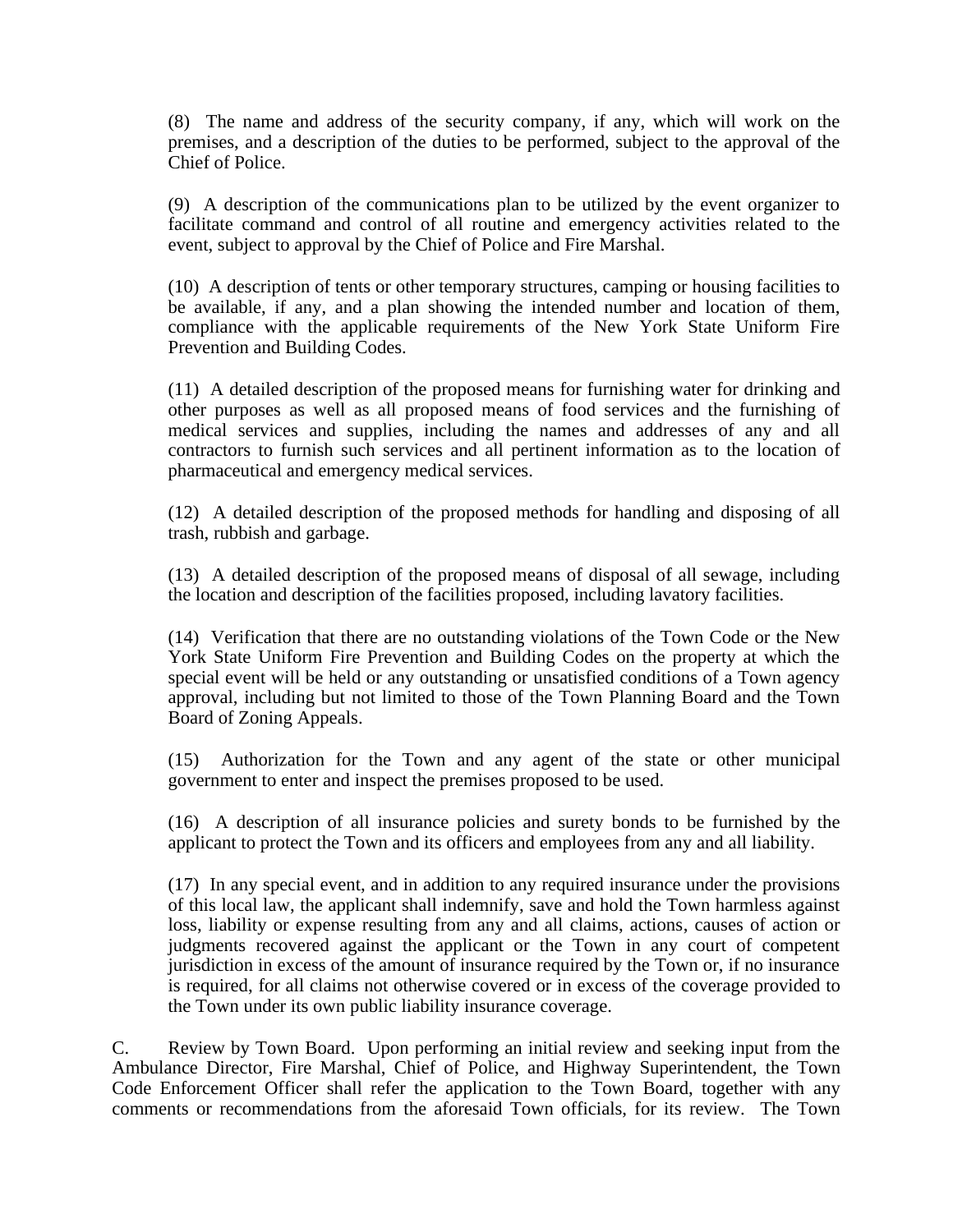Board will then consider whether the proposed assembly would unduly burden the community or the resources of the Town, or unreasonably impact upon or restrict the use of Town resources by other Town residents, or constitute a threat to public safety, health or welfare by reason of time, location or duration of the activity, or will unduly interfere with vehicular and/or pedestrian traffic. The Town Board or its designee may deny an application for a permit under this local law after a review of the application, whenever a determination is made that the proposed special event would violate any law or ordinance or would unreasonably interfere with the public's use of public lands; unreasonably interfere with the use and enjoyment of adjoining properties; unreasonably impede the flow of vehicular or pedestrian traffic; be detrimental to the community because of anticipated excessive noise, illumination or other effect caused by the proposed assembly, including, but not limited to, a potentially dangerous activity or creation of a dangerous condition, such as the use of explosives, the use of stunts, helicopters, firearms or simulated firearms; or otherwise endanger the public's health, safety or welfare. In addition, the Town Board or its designee may consider the number of applications submitted for a particular property and may deny an application if determined that the history of permit applications indicates an attempt by the applicant and/or property owner to circumvent the Town Code. Any denial shall be in writing and shall specify the reasons for the denial. The Board, or its designee, may refer the application for further comment or input from the Town Code Enforcement Officer, Chief of Police, Fire Marshal, Highway Superintendent and/or any other Town department or agency should the application indicate that such entity may be affected by the approval of such application. The Board or its designee shall send the approved or disapproved application back to the Town Code Enforcement Officer who will then provide notice of the same to the applicant.

### D. Additional requirements.

(1) The Town shall have the right to require any applicant at its own cost and expense to provide such personnel and/or equipment as the Town may reasonably deem to be appropriate and necessary to ensure the safety and security of the public and/or public property before, during and after a special event, including but not limited to security personnel, communications equipment, medical and emergency response plans, services and vehicles, generators, lighting, sanitation facilities including toilets, garbage and trash collection and disposal facilities and services, parking and traffic control, and others, all of which shall be and remain subject to the oversight, supervision and control of Town officials, officers and staff with supervisory responsibility for such event and for Town property. The Town may impose and/or mandate compliance with such standards and requirements as may be reasonably related to the purposes of this local law.

(2) The Town may require an applicant to provide a letter of credit, bond or other suitable security instrument to ensure compliance with conditions in the special event permit and to ensure adequate cleanup of the property after a special event. No permit shall be issued unless and until such security has been provided to the Town Code Enforcement Officer. If an applicant fails to comply with the conditions of such permit or does not clear the property of debris within five days of mailing of written notice by return-receipt-requested mail or within three days of personal service of written notice on the applicant, the Town may use such portion of the security as is required to remedy the situation.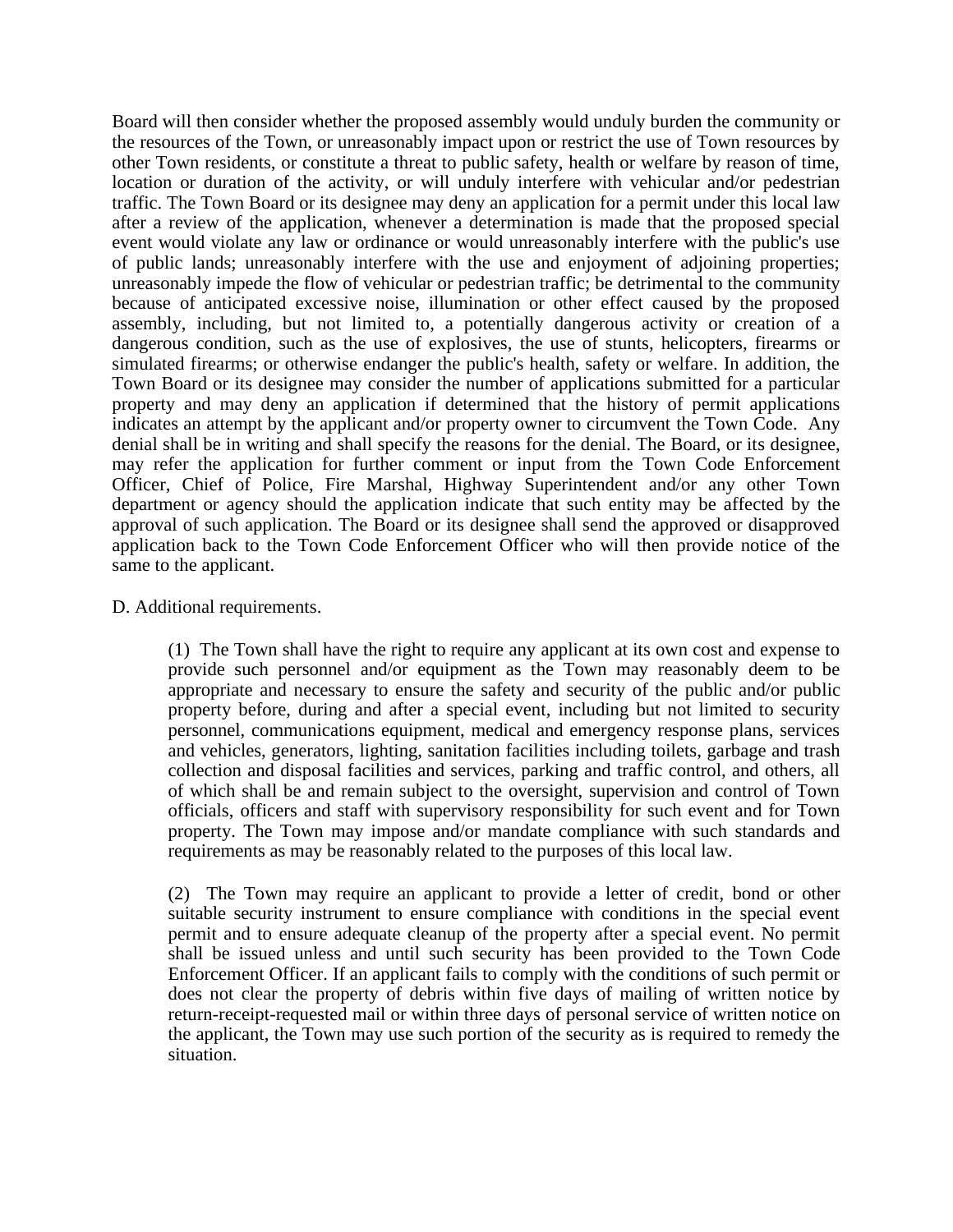(3) The Town shall have the right to require any applicant at its own cost and expense to provide notice to neighbors before the special event occurs, in a form and manner prescribed by the Town.

(4) Special event permit available on premises. The special event permit issued hereunder shall be displayed on the premises during the special event and shall be available for inspection by a police officer or other enforcement officer of the Town upon request of such officer.

### E. Fees.

(1) Application Fee. All applications for a special event permit shall be accompanied by an application fee in an amount established by simple resolution of the Town Board, in order to defray the costs of administering this local law.

(2) Services Fee. The permittee shall pay a Services Fee to reimburse the Town for any reasonable sums expended for necessary or appropriate services provided by the Town to ensure the public's health, safety or welfare during the special event, including, but not limited to, the provision of Town law enforcement, ambulance, and highway personnel.

i. Upon reviewing a permit application, the Town Code Enforcement Officer shall coordinate with the Chief of Police, Ambulance Director, Highway Superintendent, and any additional local department heads or their respective designees, to determine to what extent, if any, the event shall be staffed by Town personnel to reasonably ensure the public's health, safety or welfare, and to develop an estimate as to the additional costs incurred by the Town to furnish the same, including, but not limited to, costs relative to the payment of overtime to Town employees and the use of Town equipment.

ii. Upon the Town Board approving a permit application, the Town Code Enforcement Officer shall provide the applicant with the estimate as to the Services Fee, which shall be paid by the applicant before the permit is issued.

iii. Following the Special Event, the Town Code Enforcement shall provide documentation containing final Services Fee, consisting of the actual expenses incurred by the Town, together with any refund to or invoice for any outstanding balance.

## **Section 7. Waiver.**

The Town Board, upon consent of a majority of its members, after due consultation, may authorize a waiver of the requirements and/or limitations of this local law whenever it determines that strict compliance with such limitations or requirements will pose an unreasonable burden upon the applicant and that such permit may be issued without endangering the public's health, safety or welfare. In such instances, the Town Board may attach additional conditions and safeguards to ensure the orderly conduct of the activity and to minimize the impact of such use.

#### **Section 8. Amendment, modification or rescission of permit.**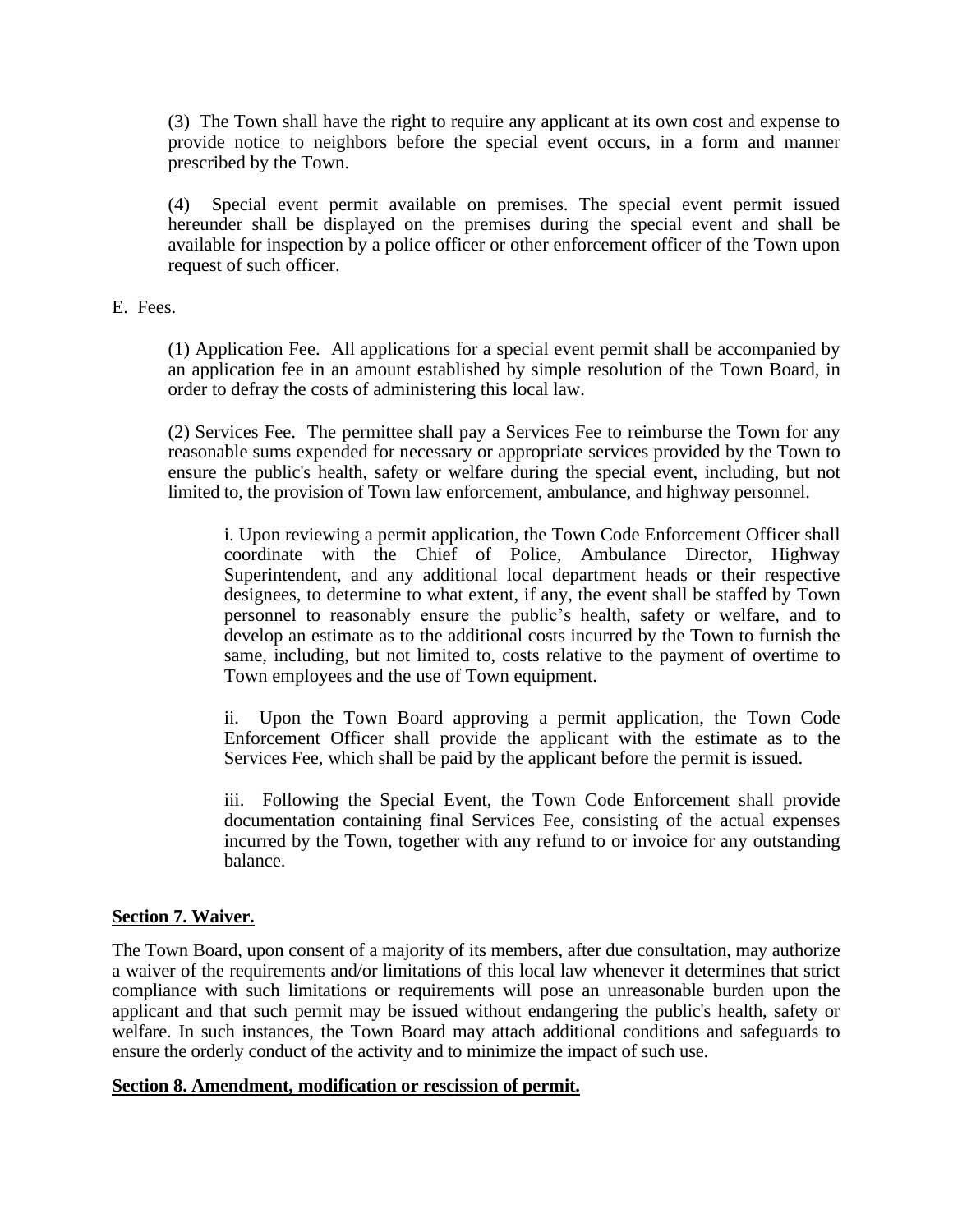A. Once a special event permit has been issued, any proposed amendment or modification to the application by the applicant shall be filed with the Town Code Enforcement Officer if any of the conditions identified in the application have changed. Notice shall be given to the Town Code Enforcement Officer not less than 5 days prior to the special event. Such changes may include, but are not limited to, the date of the event, the location of the event, and the addition of tents, alcohol, or fireworks.

(1) All changes in conditions necessitating the amendment will be accompanied by the appropriate certificates or permits.

(2) The appropriate Town officials shall review the proposed amendment and shall have the discretion to rescind or modify the permit due to changed conditions.

B**.** The Town may rescind a special event permit issued pursuant to this local law at any time for the following reasons:

(1) False information. The application is found to contain materially false information.

(2) Violation of existing law. The special event is found to violate any law of the Town of Macedon, the County of Wayne, the State of New York or the United States of America.

(3) Violation of recorded conditions or limitations. The permit is found to be in violation of a restriction or limitation contained in a recorded covenant, deed or other document.

### **Section 9. Violations.**

A**.** It shall be a violation of this local law to conduct or to allow to be conducted a special event without a special event permit issued pursuant to the provisions herein, or after such special event permit has been denied, revoked or suspended.

B. It shall be a violation of this local law to conduct or allow to be conducted a special event contrary to the terms and conditions set forth in the special event permit issued for such special event.

## **Section 10. Enforcement.**

This local law shall be enforced by the Town Code Enforcement Officer, Chief of Police, and the Fire Marshal, or their respective designees, unless stated otherwise herein.

## **Section 11. Penalties for offenses.**

A violation of any of the provisions of this local law shall, upon conviction thereof, be punishable by a fine of not less than \$100 nor more than \$250 for each offense or by imprisonment for a period not exceeding 15 days, or by both such fine and imprisonment, in addition to any fines imposed hereunder. For each and every day that a violation continues, such violation shall constitute a separate offense and the penalties prescribed herein shall be applicable to each such separate offense.

## **Section 12. Prohibition on Transfers.**

No special event permit issued under the provisions of this local law may be transferred or assigned from one applicant, person or location to another applicant, person or location.

## **Section 13. No endorsement by Town.**